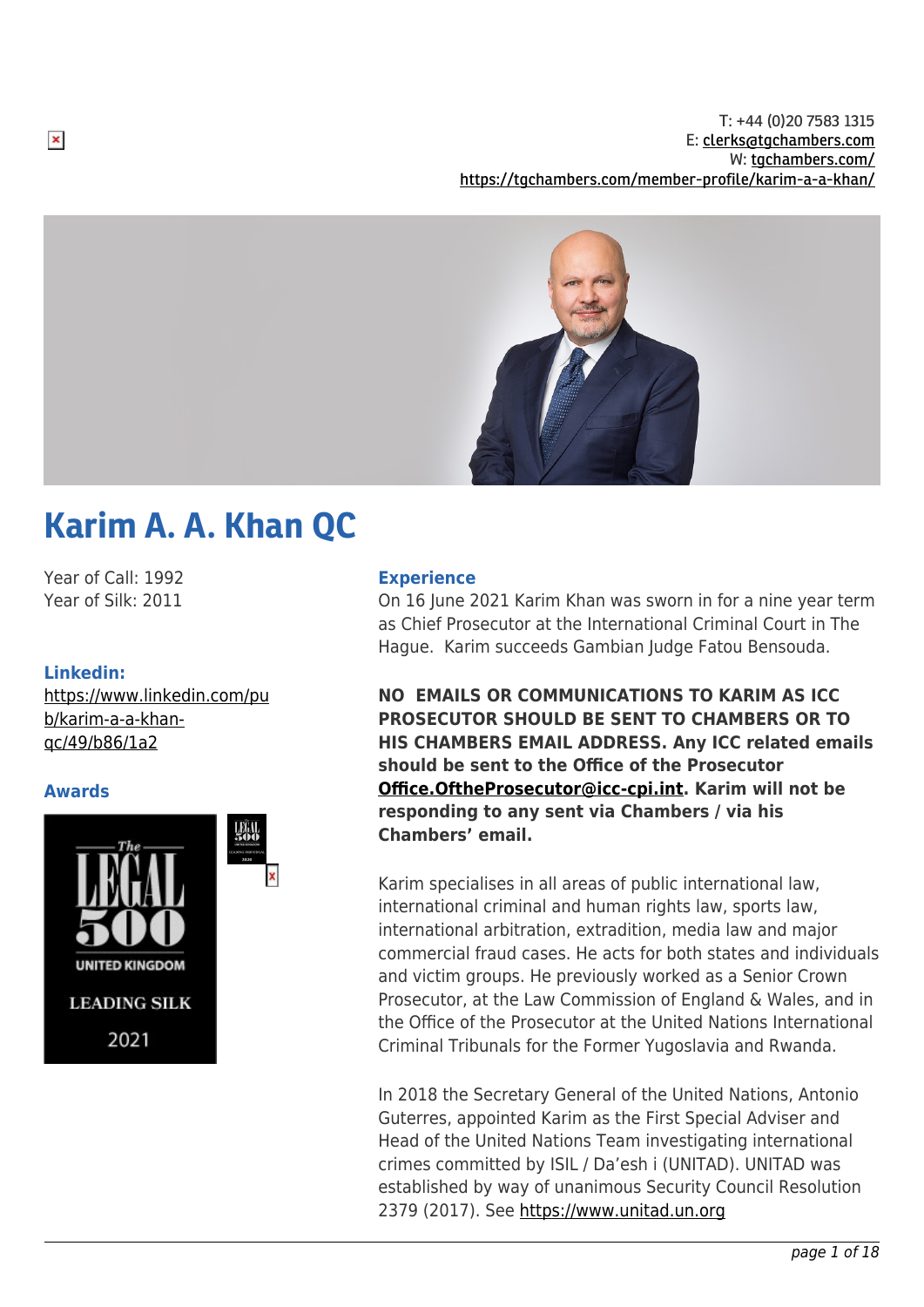# **International Court of Justice (ICJ)**

In 2003 Karim was instructed to provide legal advice in the ICJ matter of Liberia v Sierra Leone (concerning the arrest warrant against Charles Ghankay Taylor, Former President of Liberia).

In 2015, Karim was instructed by the Government of Kenya in the ongoing ICJ case of Somalia v Kenya (maritime delimitation in the Indian ocean).

International Prosecution: United Nations International Criminal Tribunal for the Former Yugoslavia (ICTY) and Rwanda (ICTR):

From 1997-2000, Karim was a Legal Advisor in the Office of the Prosecutor in the United Nations International Criminal Tribunals for the Former Yugoslavia (ICTY) and Rwanda (ICTR).

# **INTERNATIONAL DEFENCE**

INTERNATIONAL CRIMINAL COURT (ICC)

# **Kenya**

Karim is currently instructed as Lead Defence Counsel to the Deputy President of the Republic of Kenya, H.E. William Ruto, who faces charges before the International Criminal Court (ICC) relating to the post-election violence in Kenya in 2007-2008. Karim leads a team of fifteen, including five international counsel (including another Queen's counsel), five junior lawyers (international and local) and case management and support staff.

In January 2011, Karim was instructed as Lead Counsel to represent Ambassador Francis K. Muthaura, Cabinet Secretary and Head of the Public Service of Kenya before the ICC in relation to the post-election violence in 2007-2008. Karim led a team of fifteen including senior international and Kenyan lawyers, investigators, analysts and case managers. After much litigation, all charges were withdrawn by the Prosecution on the eve of trial in March 2013. This was the first time the Prosecutor of the ICC has withdrawn charges in a case confirmed.

# **Democratic Republic of Congo/ Central Africa Republic**

In November 2008, Karim was appointed co-lead counsel in one of the first cases before the ICC, Prosecutor v Jean Pierra Bemba Gombo (Former Vice-President of the Democratic Republic of Congo for crimes allegedly committed in the Central African Republic). Karim acted at the confirmation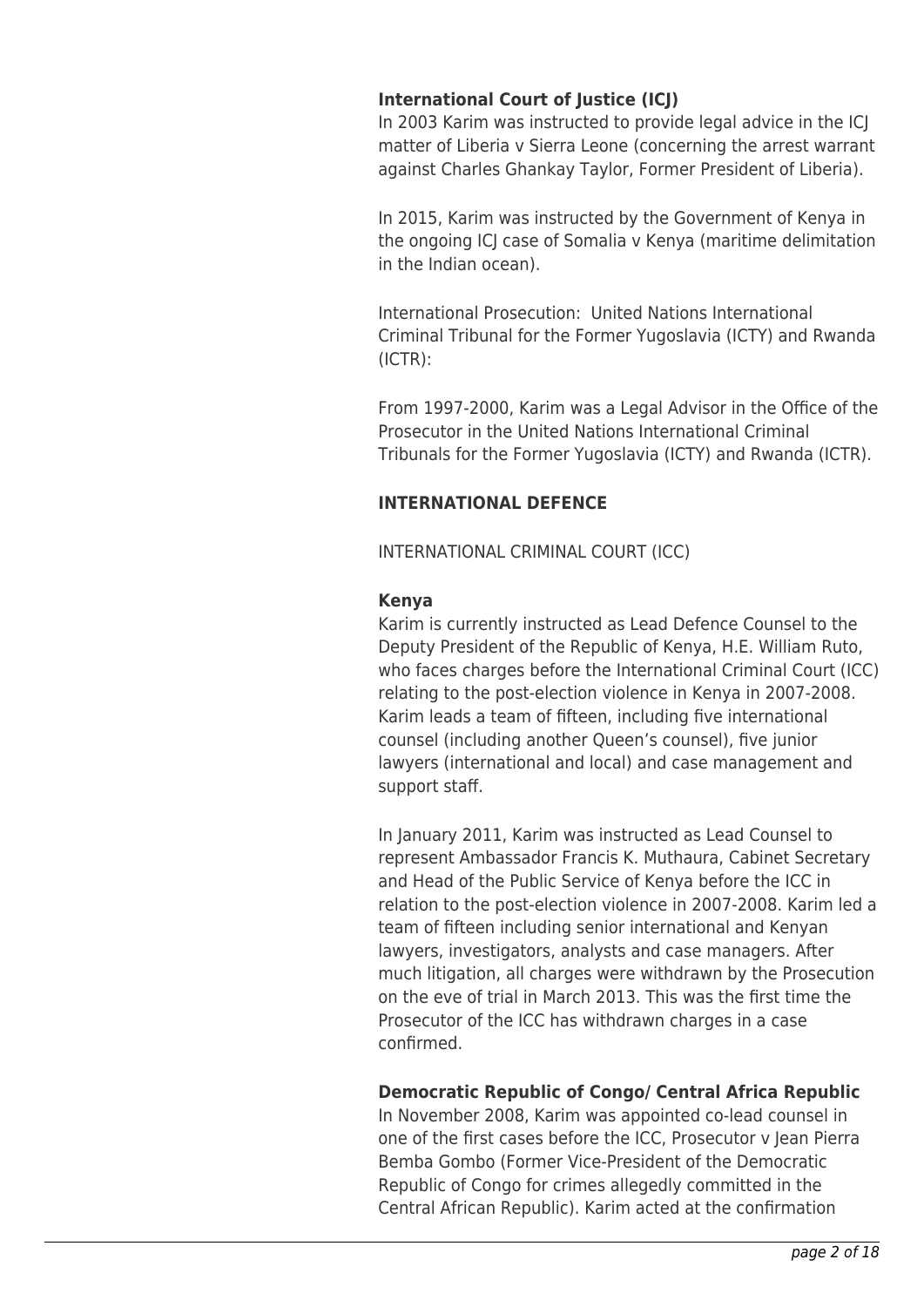stage of proceedings which saw the prosecution fail in its bid to prefer charges under Article 25 of the Rome Statute. Instead, the Pre-Trial Chamber confirmed charges under a command theory of responsibility (Article 28).

#### **Sudan**

Between 2008 – 2010, Karim was engaged as Lead Counsel before the ICC representing the Sudanese rebel leader, Bahar Idriss Abu Garda, the first ICC suspect to voluntarily surrender to the jurisdiction of the Court. The charges related to an alleged attack on a military garrison at Haskanita in Darfur which was manned by AU personnel, alleged to be peackeepers. After a contested confirmation hearing, where viva voce evidence was heard, the Defence successfully argued that no charges should be confirmed. This was the first time a case had failed to be confirmed at the ICC. The Prosecution application for leave to appeal the nonconfirmation of charges was dismissed.

In March 2010, Karim was also instructed before the ICC for two additional Dafuri rebels, Abdallah Banda and Saleh Jerbo, who voluntarily appeared before the Court in June 2010.

# **International Criminal Tribunal for the Former Yugoslavia (ICTY)**

In 2003, Karim was appointed defence counsel in the ICTY case of Prosecutor v Limaj charged with crimes against humanity. Limaj was the first commander of the Kosovo Liberation Army (KLA) tried by the ICTY. Limaj was acquitted on all counts after full trial and, on his return to Kosovo, proceeded to be elected to the Kosovo Assembly and be appointed Minister for Transport and Communication. The subsequent prosecution appeal against the acquittals was dismissed in Nov. 2005.

In 2004, the Registry of the ICTY also appointed Karim Independent Counsel to the Former Chief of the Bosnia armed forces in the case of Prosecutor v (General) Sefer Halilovic (Halilovic Appeal to President of ICTY allowed).

Karim additionally acts as Defence counsel in appeal proceedings (and previously at trial) in Prosecutor v Prlic et al. (for accused Bruno Stojic) before the ICTY. The Prlic et al case was the longest and most voluminous ICTY case and involved 6 co-accused charged with crimes against humanity.

In May 2008, Karim was instructed to represent the Minister of Culture of Kosovo (Prosecutor v Haraqija) charged with contempt before the ICTY in relation to allegations of witness intimidation. (Astrid Haraqija was acquitted on all counts on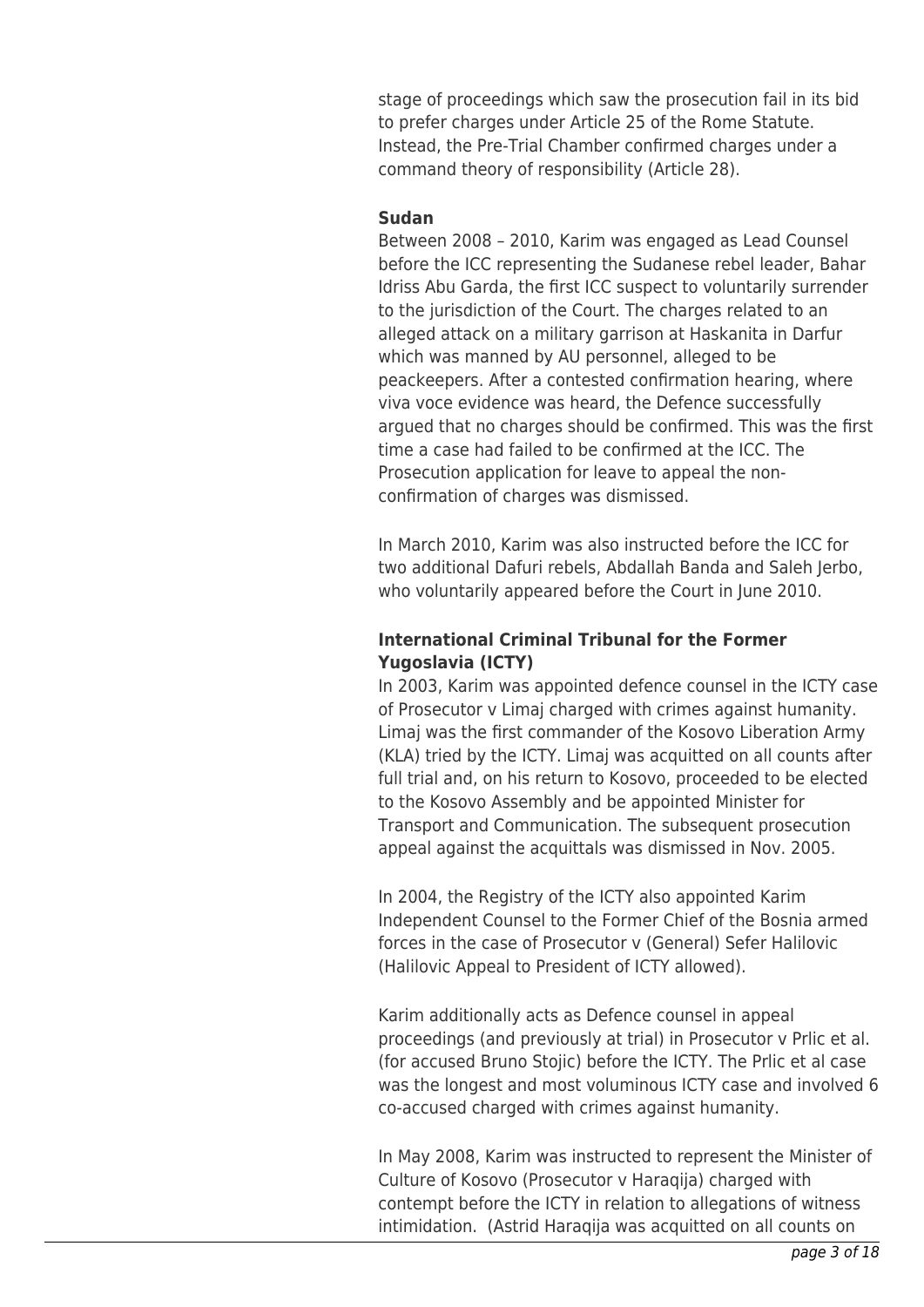appeal).

In December 2008, Karim was appointed lead counsel to Florence Hartmann, the Former Le Monde journalist and Former Chief spokesperson to Carla del Ponte, the Chief Prosecutor of the ICTY and ICTR. Ms Hartmann is the first (and only) staff member of the ICTY or ICTR charged with contempt of court.

# **Special Court for Sierra Leone (SCSL)**

In 2004, Karim acted as Defence counsel in the Case of Prosecutor v Alex Brima before the Special Court of Sierra Leone (SCSL).

Between April 2006 – June 2007 he was Lead Defence counsel in Prosecutor v Charles Ghankay Taylor before the SCSL. In this capacity, Karim led a team of 5 other lawyers (including legal assistants) investigating crimes in Sierra Leone. The nature of this case required Karim, with the help of the SCSL Defence office, to set up offices in the Hague, Freetown and Monrovia in order to create a platform for effective investigations.

# **United Nations Transitional Authority for East Timor (UNTAET)**

In 2001, Karim was instructed as lead defence counsel before the Special Panel for Serious Crimes in East Timor whilst it was under United Nations administration (UNTAET). In this capacity he represented Cancio Lopez de Carvalho, head of the Mahidi Militia in relation to allegations arising out of the 1999 post referendum violence. Numerous missions to Dili in East Timor and Kupang (West Timor / Indonesia) and high level discussions at heads of state and senior United Nations level conducted.

# **Special Tribunal for Lebanon (STL)**

Karim also acts as Lead Defence Counsel to Al Jadeed TV and Ms. Karma Khayat in relation to charges of contempt of court before the Special Tribunal for Lebanon (STL). This case represents the first time that a corporation has been charged before an international criminal or hybrid court. Karim led a team of two senior international lawyers (including another Queen's counsel) and two other lawyers. After full trial Al Jaded television was acquitted in 2015 on all counts. Ms. Karma Khayat was also acquitted on the most serious count and a fine imposed in relation to the remaining (lesser) offence. On 8 March 2016, the the Appeals Panel of the STL dismissed the Prosecution appeal and upheld the acquittals for Al Jaded. In addition, the one conviction entered against Karma Khayat at trial was overturned and substituted with a verdict of "not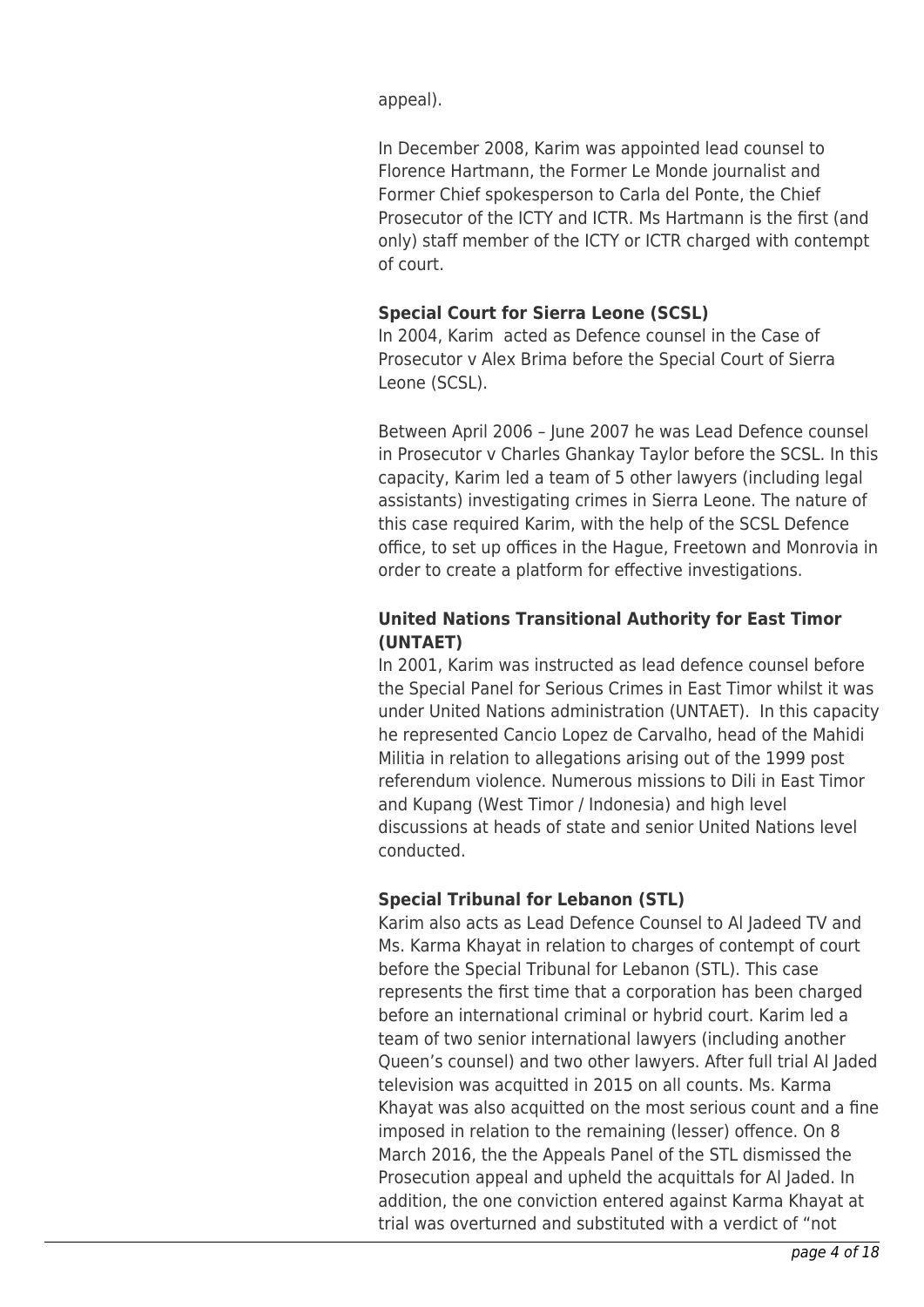guilty". The complete acquittals on all counts, for both accused, represents the first completed trial and appeal heard by the STL.

# **Libya**

Karim is also instructed as international counsel representing the former Prime Minister of Libya, Dr. Baghdadi Al-Mahmoudi, who is charged before the courts of Libya with various offenses. Dr. Baghdadi was the Prime Minister of Libya during the regime of Col. Gadaffi. Karim has visited Tunisia and visited the client whilst he was detained in Tunisia with a view to providing legal advice. After extradition to Libya, a mission was also conducted to Tripoli, Libya in a bid to get access to the client.

# **European Union Rule of Law Mission in Kosovo (EULEX)**

Between 2010 and 2012, Karim was appointed Lead Counsel to Fatmir Limaj in relation to charges of war crimes allegedly committed in Kosovo in 1999 before the EULEX (hybrid) court system in a trial comprising UK, American and Kosovan judges. At the end of this trial, Fatmir Limaj was acquitted on all counts of war crimes on 2 April 2012. The Supreme Court of Kosovo ordered a re-trial and Karim acted as lead counsel in that case as well which ended, for the second time, in a full acquittal on all counts. Karim also advised in relation to allegations of corruption in public office in relation to a separate case before EULEX.

# **VICTIMS REPRESENTATION**

# **Extraordinary Chambers of the Courts of Cambodia (ECCC)**

In 2009, Karim was instructed as lead counsel to the largest group of civil parties (victims) in the first case before the Extraordinary Courts of the Chambers of Cambodia (Prosecutor v Kaing Geuk Eav, alias Duch). Karim led an international team comprising Swiss, French, American and Cambodia lawyers. Duch was successfully prosecuted and Karim acted as Lead Counsel for the victims in the appeal that followed.

# **Cham community of Albania**

Karim also leads a team, instructed by the Cham and Albanian communities in Albania, in relation to remedies under the European Convention on Human Rights and other international instruments with regards to their expulsion from Greece at the end of World War Two, and the expropriation of property and denial of rights which followed.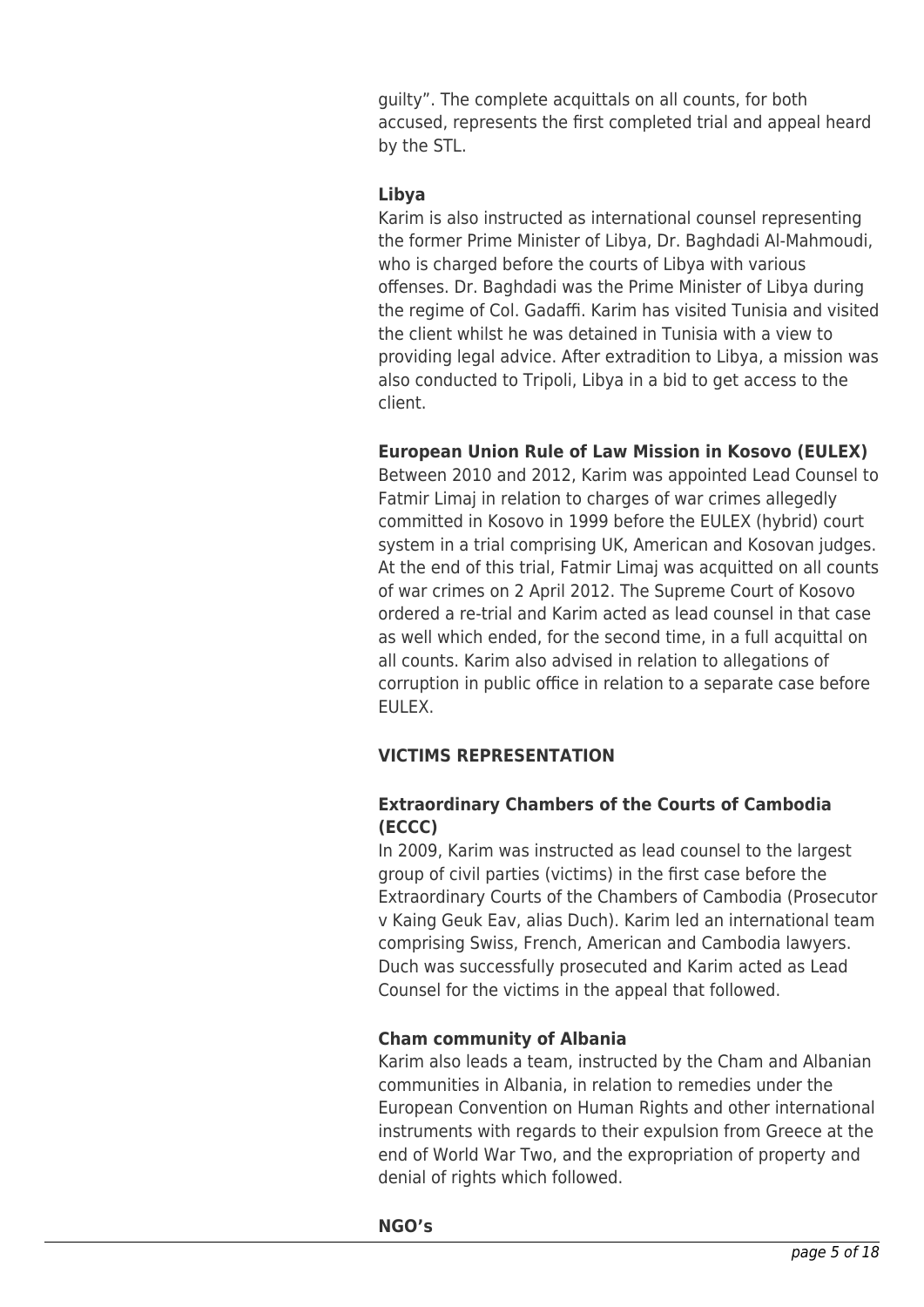Karim is the Founding Director of the Global Victims Initiative (June 2012), which aims to provide redress and advice to victims of international crimes throughout the globe.

Karim is also a Founder Director of the Peace and Justice Initiative (Hague-based NGO focused on effective implementation of the ICC Rome Statute at the national level). http://www.peaceandjusticeinitiative.org/

# **Sports law**

Karim has been legal adviser to the Asian Hockey Federation (AHF) and, in this capacity, has redrafted the constitution of the AHF in accordance with IOC standards. He has attended AHF meetings in Kuala Lumpur (Malayisa), Myanmar, Columbo (Sri Lanka) and has attended the FIH Headquarters in Lausanne (Switzerland) on numerous occasions for the purposes of giving advice.

### **Teaching/Lecturing**

Karim has lectured and taught extensively throughout the world including at the University of Tsinghua, China; University of Florence, Italy; University of Sarajevo; University of Utrecht; Northwestern law school, Chicago, USA; TMC Asser Institute, Den Haag, Netherlands; King's College, University of London; Oxford University; Sandhurst Military Academy, UK; the Advanced Officers Course of the Joint Service Command and Staff College, Watchfield, UK (2001-2010); National Police Training Centre, Bramshill; in Phnom Penh, Cambodia (workshop for the Judges of the ECCC); Beirut, Lebanon (Bar Council of England & Wales – Beirut Bar Association); Advanced Tertiary College, Kuala Lumpur, Malayisa as well at numerous international events including the Bar Leaders conference of the International Bar Association (2012), the IBA's ten year ICC anniversary events at the Peace Palace, the Hague and Arusha, Tanzania; the ICTR 20th Anniversary Conference in Arusha (2014); the IBA's Annual conference in Tokyo (2014); and the IBA's annual international criminal law conference, The Hague (2015).

#### **Directories**

"In the area of international criminal law, Karim is the go-to lawyer. He is known for his advocacy in the courtroom both in content and in style. He ensures he has a very deep knowledge of not just the facts of an incident but of all aspects of a case, which in this field involves politics, culture and society. He is a frighteningly clever lawyer and a masterful advocate." Legal 500 (2021) Leading silk Ranked Tier 1, International Crime and Extradition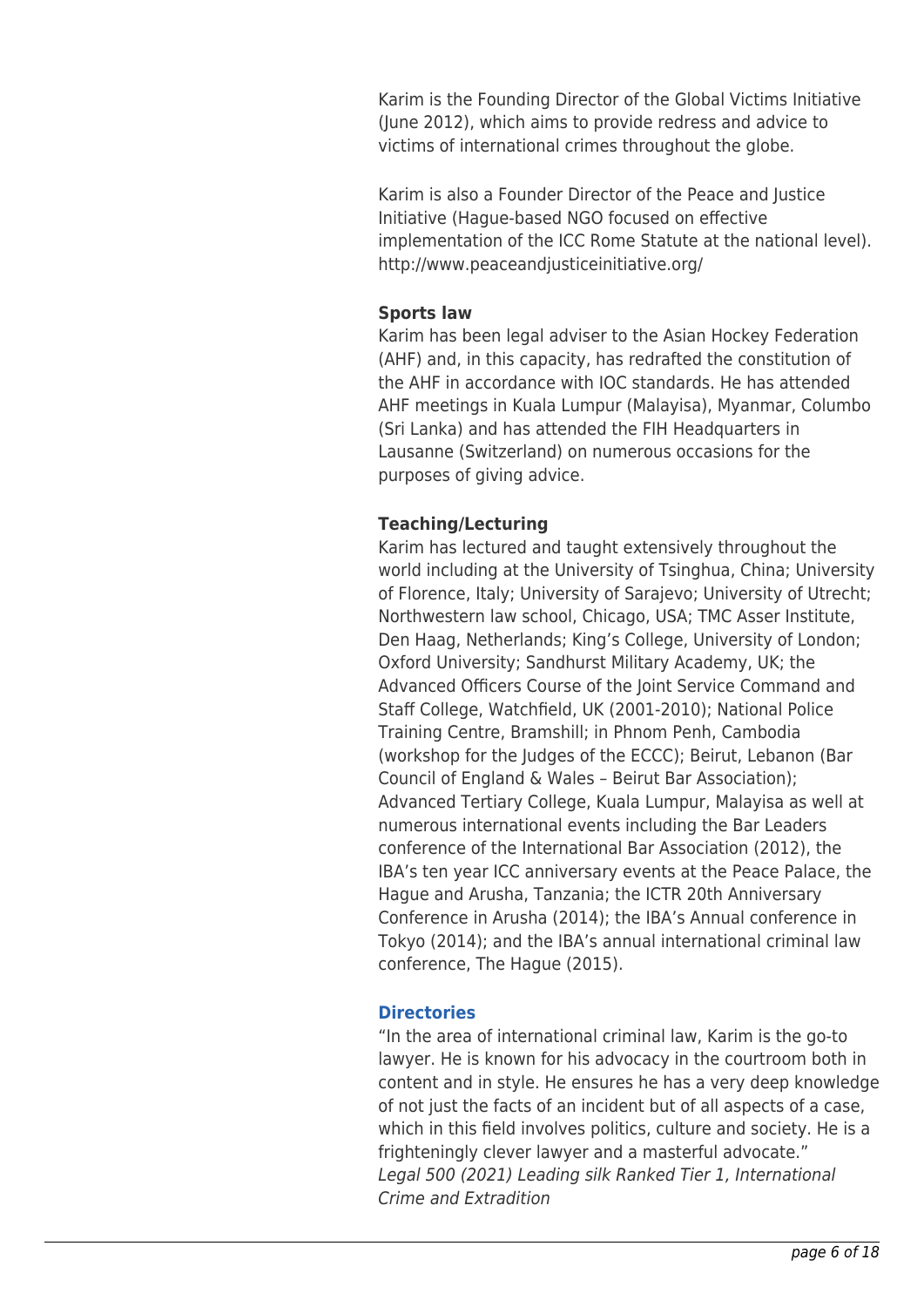"Extremely intelligent and an outstanding litigator" Legal 500 (2019) Leading Silk, Ranked Tier 1, Crime and Extradition

A "superb lawyer" and "frighteningly clever master strategist," who has represented clients in international courts across the world. As a prosecutor for the ICTY and ICTR, he has vast experience of handling complex matters such as crimes against humanity, war crimes and contempt of court disputes. One market commentator says: "His ability to address and sum up the most complicated legal analysis in concise yet powerful words has become legendary."

**Strengths:** "Has an unparalleled experience of high profile cases and has appeared in all the international criminal courts set up in the past 20 years. The amount of work he puts in for each of his cases is phenomenal and makes him such a feared adversary." "He is eloquent and clients love him."

**Recent work:** Represented the Deputy President of Kenya against charges of crimes against humanity before the ICC in relation to the post-election violence in Kenya in 2007-2008. Chambers and Partners (2018)

Ranked in "band 1" international criminal law and extradition. Legal 500 (2017)

"Noted for his dedication and passion for international criminal law, he has represented clients in international courts across the world. As a prosecutor for the ICTY and ICTR, he has vast experience of handling complex matters such as crimes against humanity, war crimes and contempt of court disputes. "

**Strengths:** "Incredibly hard-working, extremely difficult to fight, passionate about his work and exceptional on his feet." "Always a gentleman and a tough advocate, he's a superb lawyer who is doing a great job for his clients."

**Recent work:** Has acted for opposition leaders in Sudan at the ICC, and has also represented the deputy president of Kenya before the ICC.

Chambers and Partners (2017)

'He has represented governments and political leaders with great skill and diligence." Legal 500 (2016)

"Passionate silk who has significant experience of representing clients faced with charges of crimes against humanity and war crimes, including matters concerning attacks on UN bases. He is a formidable advocate who is recognised for his experience acting as a prosecutor for the ICTY."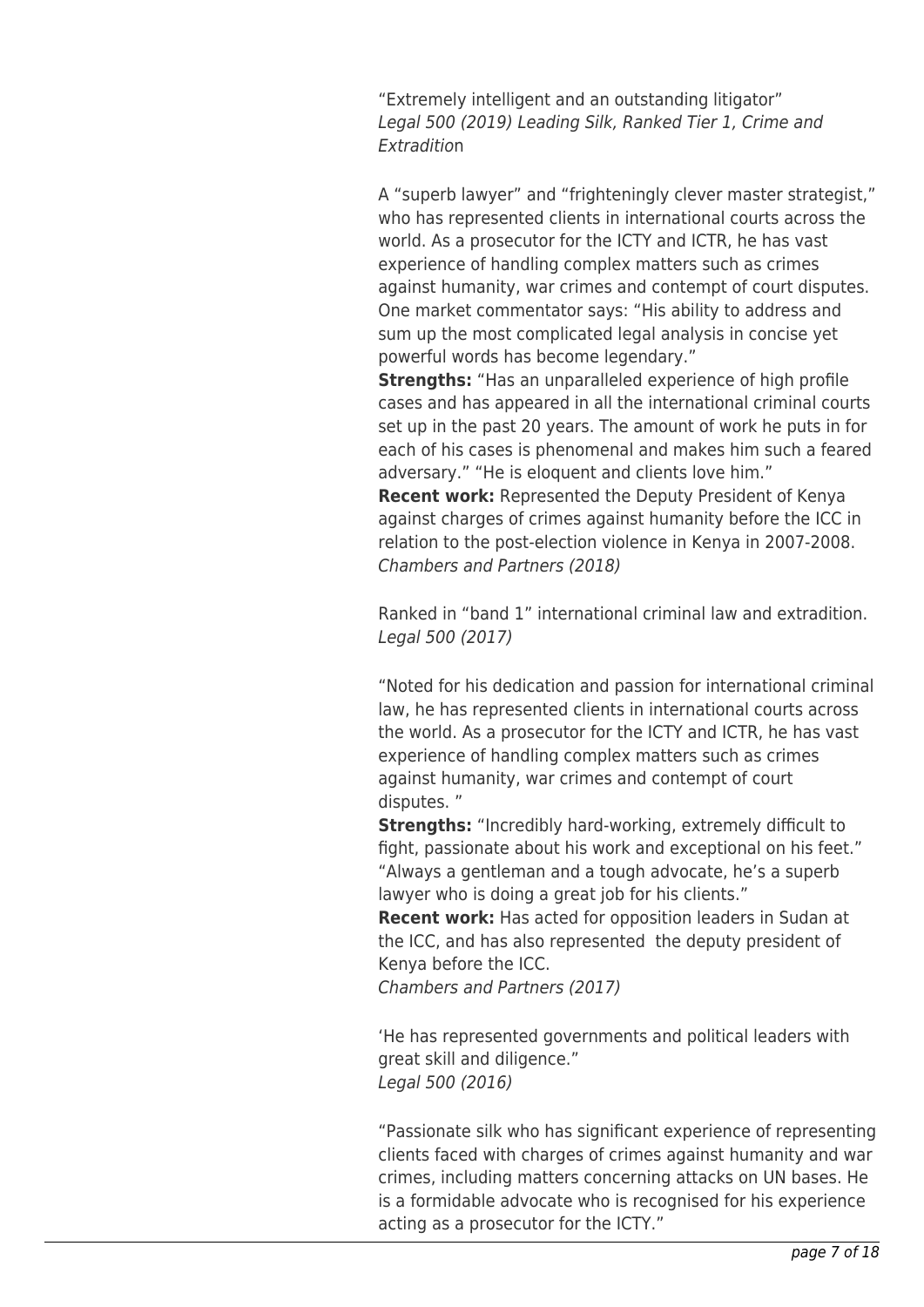Chambers and Partners (2016)

"Strengths: 'He is an experienced younger silk who is very able and very thorough. He has total confidence and selfassurance.' 'He is incredibly passionate, puts up a good fight and has a very good drafting style.' " Chambers and Partners (2016)

"Karim Khan QC (Temple Garden Chambers) Has a strong reputation for handling international crime matters, and particular experience in cases involving war crimes and crimes against humanity committed in Africa and Eastern Europe. Recent work: Defended the deputy president of Kenya, William Ruto, who was charged with crimes against humanity for his alleged role in violence following the 2007 national elections in Kenya."

Chambers and Partners (2015)

# **Appointments**

- Bencher of Lincoln's Inn
- Fellow of the Chartered Institute of Arbitration
- Recorder of the Crown Court
- Fellow of the Singapore Institute of Arbitrators
- Visiting Professor of international law and Human Rights at Fourah Bay College, University of Sierra Leone.
- Honorary Lecturer, International Law, School of Law, University of Utrecht (2010-2011; 2012-2013);
- Member of the CBA's working group on the ICC Act 2001;
- Past member of international justice sub-committee of the IRC of the Bar Council;
- Member of the Foreign & Commonwealth Office, Pro Bono Human Rights Panel;
- Included on Attorney-General's panel of Prosecution Advocates (2001-2004);
- 2008, elected an individual member of the International Legal Assistance Consortium (ILAC);
- Member of the Executive Committee, Association of Defence Counsel of the ICTY (ADC) (2010 to 2011);
- Member of Disciplinary Council of the Association of Defence Counsel of the ICTY (ADC) (2007 to 10);
- Past Chair, Amicus Committee, of the ADC;
- Member of the ICTY Disciplinary Board (along with ICTY judiciary) (2009 –13);
- In 2010, Karim was also elected to the Disciplinary Appeals Board of the ICC (along with ICC judiciary 2012-2015).
- President of the International Criminal Court Bar Association (ICCBA) 2017 – to date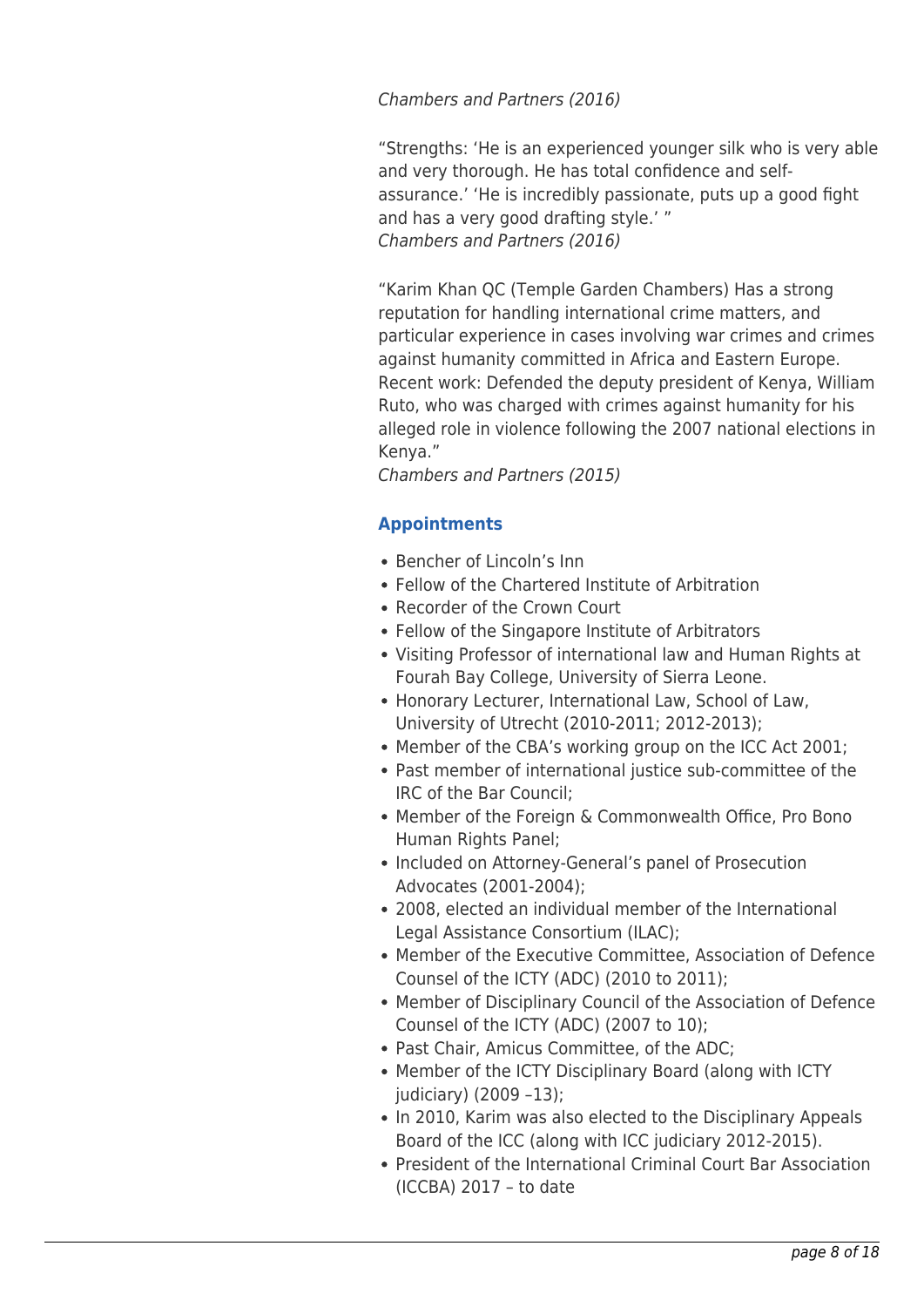# **Education**

- Barrister, Lincoln's Inn, London;
- LLB (Hons), A.K.C., (King's College, University of London);
- Inns of Court School of Law, London;
- Dip.Int.Rel (Nice), Advanced Diploma, International Human Rights (Abo Akademi, Turku, Finland);
- D Phil (candidate), Wolfson College, University of Oxford;
- Doctorate, honoris causa, University College FAMA, Pristina, Kosovo (2012);
- Doctorate, honoris causa, European University, Tirana, Albania.

# **Memberships**

Included on Defence counsel list (and list of victims counsel as applicable): ICC, ICTY, ICTR, SCSL, ECCC and STL.

# **Languages**

English

# **Cases**

# **Kipsigis and Talai peoples of Kericho County**

Ongoing

Barristers involved: Karim A. A. Khan QC Aidan Ellis

Advising the Kipsigis and Talai peoples in relation to historic human rights abuses in Kericho County, Kenya including appearing as international counsel before the Kenyan National Land Commission and submitting a dossier to the UN Human Rights Council and Special Procedures.

# **Baghdadi Mahmoudi**

From 2012 to present

Barristers involved: Pierre-Olivier Sur Karim A. A. Khan QC Pierre-Olivier Sur is one of the international counsel for Baghdadi Mahmoudi, the former Prime Minister of Libya during the Government of Colonel Gadaffi, who is charged with crimes against humanity and corruption in the courts of Libya, following extradition from Tunisia. He is representing the client alongside Karim Khan QC, Libyan and Tunisian lawyers.

**Prosecutor v Jadranko Prlic and Others IT-04-74** 2014 - 2017

Barristers involved: Karim A. A. Khan QC Aidan Ellis Representing Bruno Stojić, the former Head of the Defence Department of the Croatian Community of Herceg-Bosna in appeal proceedings.

Stojić was convicted of war crimes and crimes against humanity relating to crimes committed in Bosnia in 1993.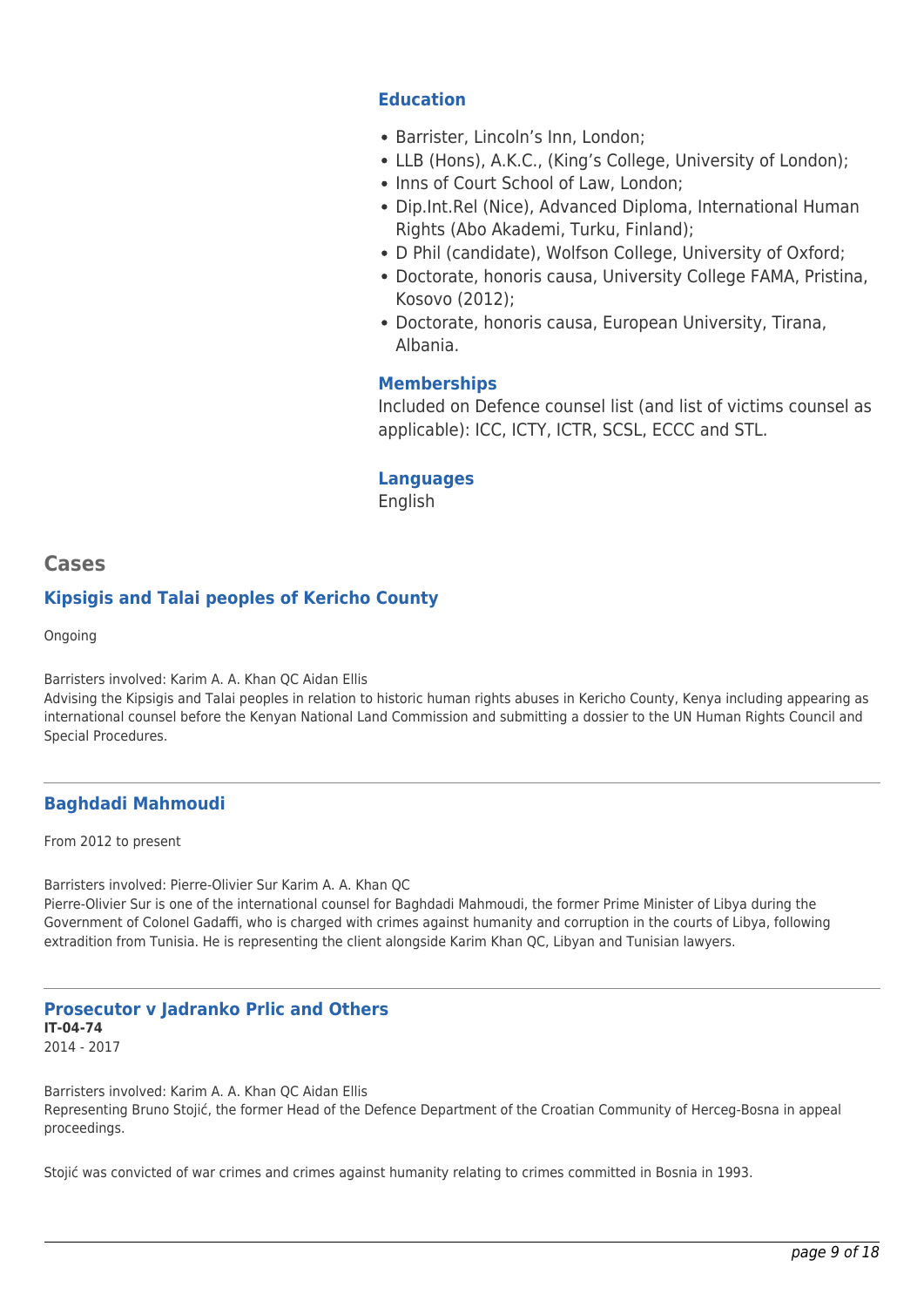#### **Prosecutor v Al-Jadeed TV and Karma Khayat, Special Tribunal for Lebanon (STL)**

2014-2016

Barristers involved: Karim A. A. Khan QC Rodney Dixon QC Dato Shyamala Alagendra Karim Khan QC, Rodney Dixon QC and Dato' Shyamala Alagendra represented TV station and journalist in trial at STL on allegations of witness interference. This is the first trial before an international court in which a corporate entity has faced charges. TV station and journalist has been acquitted of all counts.

# **In the Case Against Al Jadeed [Co.] S.A.L./ New T.V. S.A.L. (N.T.V.) & Karma Mohamed Tahsin Al Khayat**

**STL, In the Case Against Al Jadeed [Co.] S.A.L./ New T.V. S.A.L. (N.T.V.) & Karma Mohamed Tahsin Al Khayat, STL-14-05**

18/09/2015 to present

#### Barristers involved: Karim A. A. Khan QC

Contempt of court proceedings before the STL against a Lebanese journalist and the media company she works for. This case represents the first time that a corporation has been charged before an international criminal or hybrid court. Al Jadeed was acquitted on both counts and Ms. Khayat acquitted on one count and convicted of the lesser count (sentenced to a 10,000 Euro fine). The Prosecution has appealed the three acquittals and the Defence the one conviction.

#### **Maritime delimitation in the Indian Ocean (Somalia v. Kenya)**

**ICJ, Maritime delimitation in the Indian Ocean (Somalia v. Kenya)** 28/08/2014 to present

Barristers involved: Karim A. A. Khan QC

Representing the Government of Kenya against Somalia's application to the ICJ requesting the Court delimit the boundary of Somalia and Kenya's continental shelf. Kenya has challenged the Court's jurisdiction to hear this matter.

# **Prosecutor v. Saleh Mohammed Jerbo Jamus**

**ICC, Prosecutor v. Saleh Mohammed Jerbo Jamus, ICC-02/05-03/09** 04/10/2013

Barristers involved: Karim A. A. Khan QC

Lead Counsel, 2010 - 2013, for Saleh Mohammed Jerbo Jamus, third rebel leader charged (war crimes) by the ICC in relation to the Darfur Situation. Arranged client's voluntary initial appearance before the Court. Represented client at ICC's first 'fast track' confirmation hearing (joint proceedings with Mr. Banda) in which client did not contest Prosecution's case for purposes of confirmation. Proceedings terminated following client's death in the field.

#### **Prosecutor v. Prlic et al. ICTY, Prosecutor v. Prlic et al., IT-04-74** 29/05/2013 to present

Barristers involved: Karim A. A. Khan QC Co-counsel for Bruno Stojic, former Head of Defence Departments, Croatian community of Herceg-Bosna. Charged with War crimes and Crimes against humanity. Appeal pending.

**Prosecutor v. Francis Kirimi Muthaura et al. ICC, Prosecutor v. Francis Kirimi Muthaura et al., ICC-01/09-02/11** 18/03/2013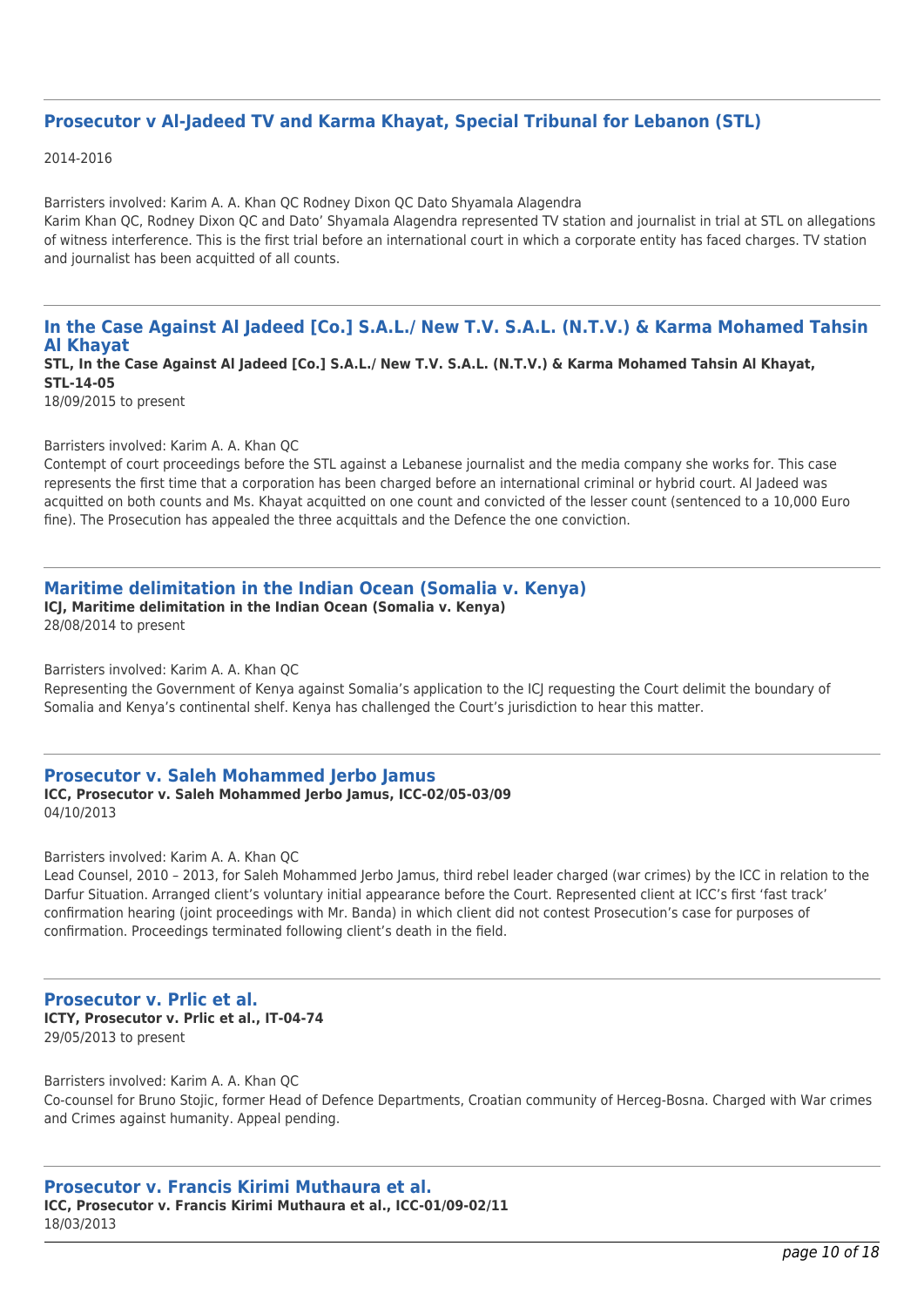Barristers involved: Karim A. A. Khan QC

Lead Counsel, 2011 – 2013, representing Ambassador Francis Kirimi Muthaura, Kenya's Cabinet Secretary, against ICC crimes against humanity allegations arising from violence following Kenya's 2007 national elections. First ICC case in which the Prosecution requested permission to withdraw charges against an accused, which followed from a Defence application to vacate the confirmation of charges decision on basis of newly disclosed information that the evidence of the core witness against client was wholly unreliable.

# **Arben Krasniqui et al.**

#### **EULEX, Arben Krasniqui et al., P766/12**

17/09/2013 to present

Barristers involved: Karim A. A. Khan QC

Lead Counsel, 2010 – 2013, representing Fatmir Limaj in relation to charges of war crimes allegedly committed in Kosovo in 1999 before the EULEX (hybrid) court system in a trial comprising UK, American and Kosovan judges. At the end of this trial, Fatmir Limaj was acquitted on all counts of war crimes. The Supreme Court of Kosovo ordered a re-trial, which also ended in a full acquittal on all charges.

#### **Baghdadi A-Mahmoudi**

01/01/2013 to present

Barristers involved: Karim A. A. Khan QC

Karim Khan QC, International counsel, 2013 – present, representing Dr. Baghdadi A-Mahmoudi, Former Prime Minister of Libya during the Government of Col. Gadaffi, charged with crimes against humanity and corruption in the courts of Libya following extradition from Tunisia. Represent client along with Libyan and Tunisian and Malaysian counsel.

#### **Prosecutor v Kaing Geuk Eav, alias Duch**

#### **ECCC, Prosecutor v Kaing Geuk Eav, alias Duch, 001/18-07-2007-ECCC** 03/02/2012

Barristers involved: Karim A. A. Khan QC

Lead counsel, 2008-2009, for the largest group of Civil Parties (victims) in the Extraordinary Chambers of the Courts of Cambodia (ECCC) arising out of the Khmer Rouge Period. Case file number 1 Prosecutor v Kaing Geuk Eav, alias Duch.

Assembled a team including co-counsel from Switzerland, USA and Cambodia. Karim led this team and directed the case and made submissions in court including examination of the accused. Case undertaken pro bono (The Documentation Centre of Cambodia (DCCAM) acted as intermediary). Karim obtained funding from the British embassy in Phnom Penh to assist his Cambodian national co-counsel.

#### **Prosecutor v. Florence Hartmann**

**ICTY, Prosecutor v. Florence Hartmann, IT-02-54-R77.5** 19/07/2011

Barristers involved: Karim A. A. Khan QC Lead counsel, 2009-2010, for Florence Hartmann. Hartmann was the ICTY spokesperson for six years and the contempt of court trial and appeal related to her book "Paix et Chastistement".

# **Prosecutor v. William Samoei Ruto et al.**

**ICC, Prosecutor v. William Samoei Ruto et al., ICC-01/09-01/11** 08/03/2011 to present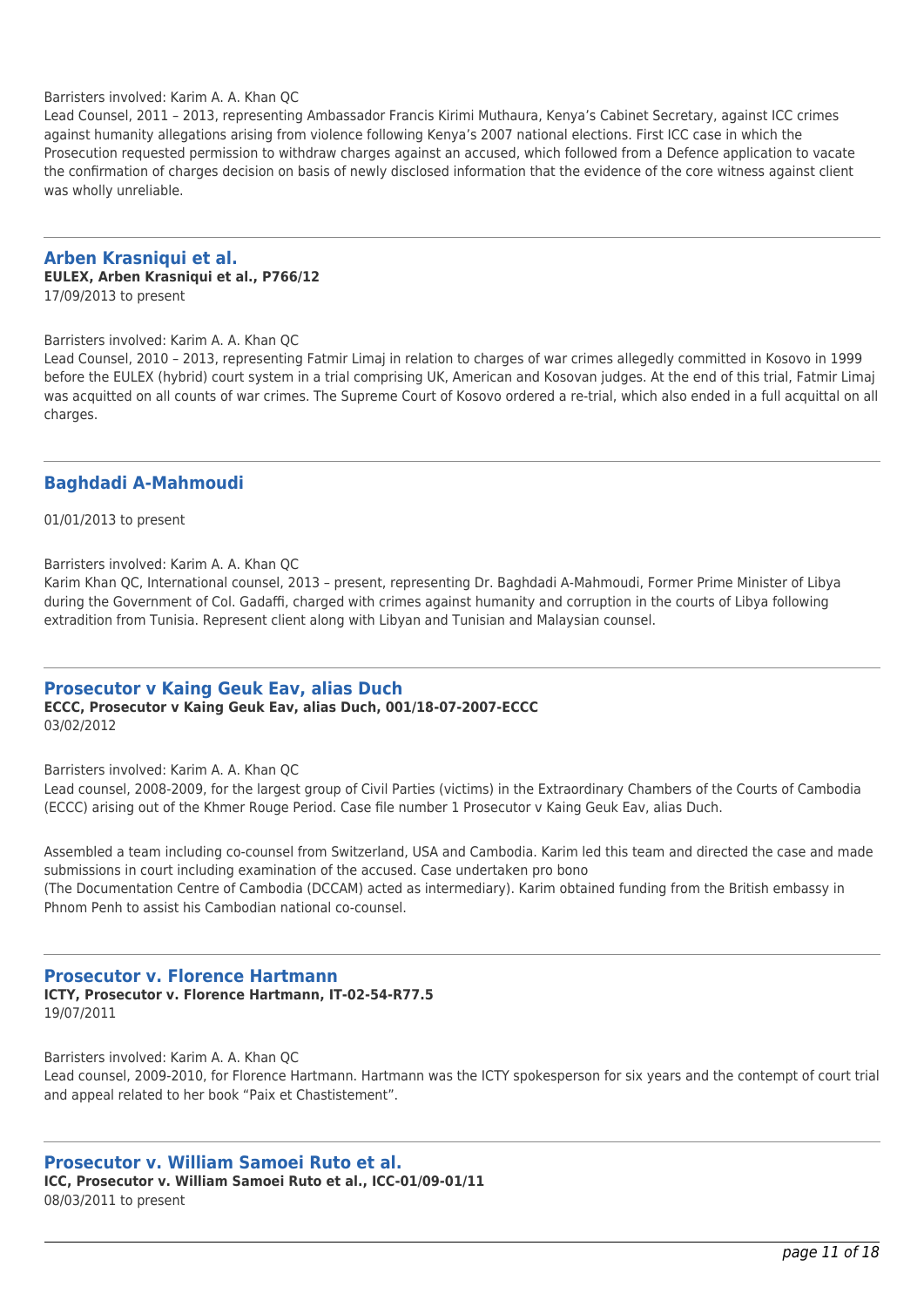Barristers involved: Karim A. A. Khan QC

Lead Counsel representing H.E. Deputy President of Kenya Mr. William S. Ruto against ICC crimes against humanity allegations arising from violence following Kenya's 2007 national elections.

Numerous first instance legal issues litigated through appellate level, including the excusal of the Deputy President from attending trial hearings on the basis of his official duties, and the authority of the ICC to issue enforceable summonses to appear. The Prosecution case has ended. This is the first case before the ICC in which a 'no case to answer' motion has been submitted (decision pending).

#### **Prosecutor v. Abdallah Banda Abakaer Nourain**

**ICC, Prosecutor v. Abdallah Banda Abakaer Nourain, ICC-02/05-03/09** 17/06/2010 to present

Barristers involved: Karim A. A. Khan QC Second rebel leader charged (war crimes) by the ICC in relation to the Darfur Situation.

Arranged client's voluntary initial appearance before the Court. Represented client at ICC's first 'fast track' confirmation hearing in which client did not contest Prosecution's case for purposes of confirmation. Trial date vacated and arrest warrant issued (2-1 decision) against client (upheld on appeal) following Sudanese's government's refusal to abide by binding court order to provide all necessary assistance to facilitate client's appearance.

#### **Prosecutor v Banda and Jerbo ICC-02/05-03/09** 2010-2016

Barristers involved: Karim A. A. Khan QC Aidan Ellis Represented two rebel leaders who were accused of war crimes in the situation in Darfur.

#### **Prosecutor v. Bahar Idris Abu Garda**

**ICC, Prosecutor v Bahar Idris Abu Garda, ICC-02/05-02/09** 08/02/2010

Barristers involved: Karim A. A. Khan QC

Lead Counsel, 2009 – 2010, representing Bahar Idris Abu Garda, the first rebel leader charged by the ICC (war crimes) in relation to the Darfur conflict (Sudan situation). Missions to Egypt, Ethiopia and Chad. Responsible for liaising with the client and arranging his voluntary surrender to the court. Led team including legal assistants and case manager and investigators. Examined and crossexamined key witnesses at contested confirmation hearing. This was the first case where the judges of the ICC declined to confirm any charges preferred by the Prosecution. Prosecution application for leave to appeal dismissed.

#### **Prosecutor v. Astrit Haraqija et al. ICTY, Prosecutor v. Astrit Haraqija et al., IT-04-84-R77.4** 23/07/2009

Barristers involved: Karim A. A. Khan QC

Lead counsel, 2008 -2009, for Astrit Haraqiqa, Kosovo Minister of Culture. First Minster charged with contempt of court before the ICTY. Led team, directed investigations and case at trial and appeal. Haraqiqa acquitted on all counts on appeal.

**Prosecutor v. Jean Pierre Bemba Gombo ICC, Prosecutor v. Jean Pierre Bemba Gombo, ICC-01/05 -01/08** 15/06/2009 Barristers involved: Karim A. A. Khan QC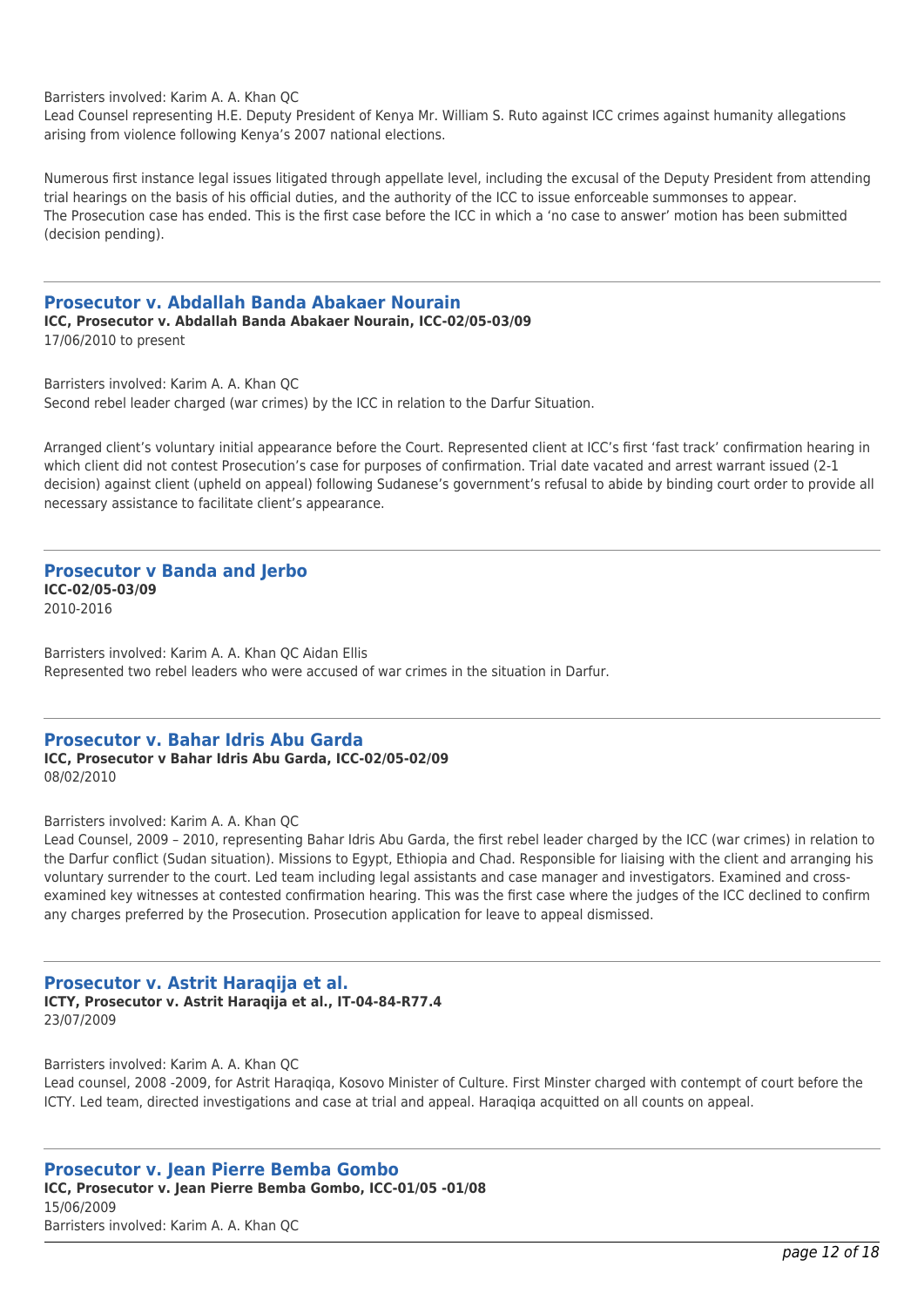Co-Lead counsel, 2008-2009, for Jean Pierre Bemba Gombo, Former Vice President of the Democratic Republic of Congo for crimes allegedly committed in the Central African Republic. Represented Mr. Bemba in confirmation hearing and other applications, including legal submissions at the confirmation hearing (Article 25 charges dismissed, Article 28 preferred after court requests additional submission).

**Prosecutor v. Limaj et al. ICTY, Prosecutor v. Limaj et al., IT-03-66** 27/09/2007

#### Barristers involved: Karim A. A. Khan QC

Lead Counsel and then Co-counsel (led by Michael Mansfield QC), representing Fatmir Limaj, the first Kosovo Liberation Army commander accused of war crimes and crimes against humanity. Oversaw and directed investigations along with latterly appointed Lead Counsel and examined and cross-examined numerous witnesses, drafted motions, responses and briefs. Limaj acquitted on all counts. Prosecution appeal dismissed after full hearing.

#### **Prosecutor vs. Charles Ghankay Taylor**

**SCSL, Prosecutor v. Charles Ghankay Taylor, SCSL-03-01** 03/04/2006

#### Barristers involved: Karim A. A. Khan QC

Instructed as Lead Counsel to Charles Ghankay Taylor, former President of Liberia, before the SCSL (April 2006 – June2007). In charge of a team of investigators, co-counsel and legal assistants with offices in Monrovia, Freetown and The Hague. Supervised and directed investigations, numerous motions and appeals drafted and advocacy in court in Freetown and The Hague.

#### **Prosecutor v. Sefer Halilović**

**ICTY, Prosecutor v. Sefer Halilović, IT-01-48** 25.03.2004

Barristers involved: Karim A. A. Khan QC Appointed by ICTY Registrar as Independent Counsel to General Sefer Halilovic, Chief of Bosnia and Herzegovina armed forces. Appeal to ICTY President Meron allowed.

#### **Prosecutor v. Alex Brima SCSL, Prosecutor v. Alex Brima, SCSL-04-16** 28/01/2004

Barristers involved: Karim A. A. Khan QC Co-counsel for Alex Brima before the SCSL (2004), charged with war crimes and crimes against humanity.

#### **Liberia v. Sierra Leone ICJ, Liberia v. Sierra Leone**

04/08/2003

Barristers involved: Karim A. A. Khan QC Drafted memorial before the International Court of Justice in case Liberia v. Sierra Leone with regard to head of state immunity.

**Prosecutor v. Cancio Lopes de Carvalho et al. SPSC, Prosecutor v. Cancio Lopes de Carvalho et al., Case No. 06** 01/01/2001 Barristers involved: Karim A. A. Khan QC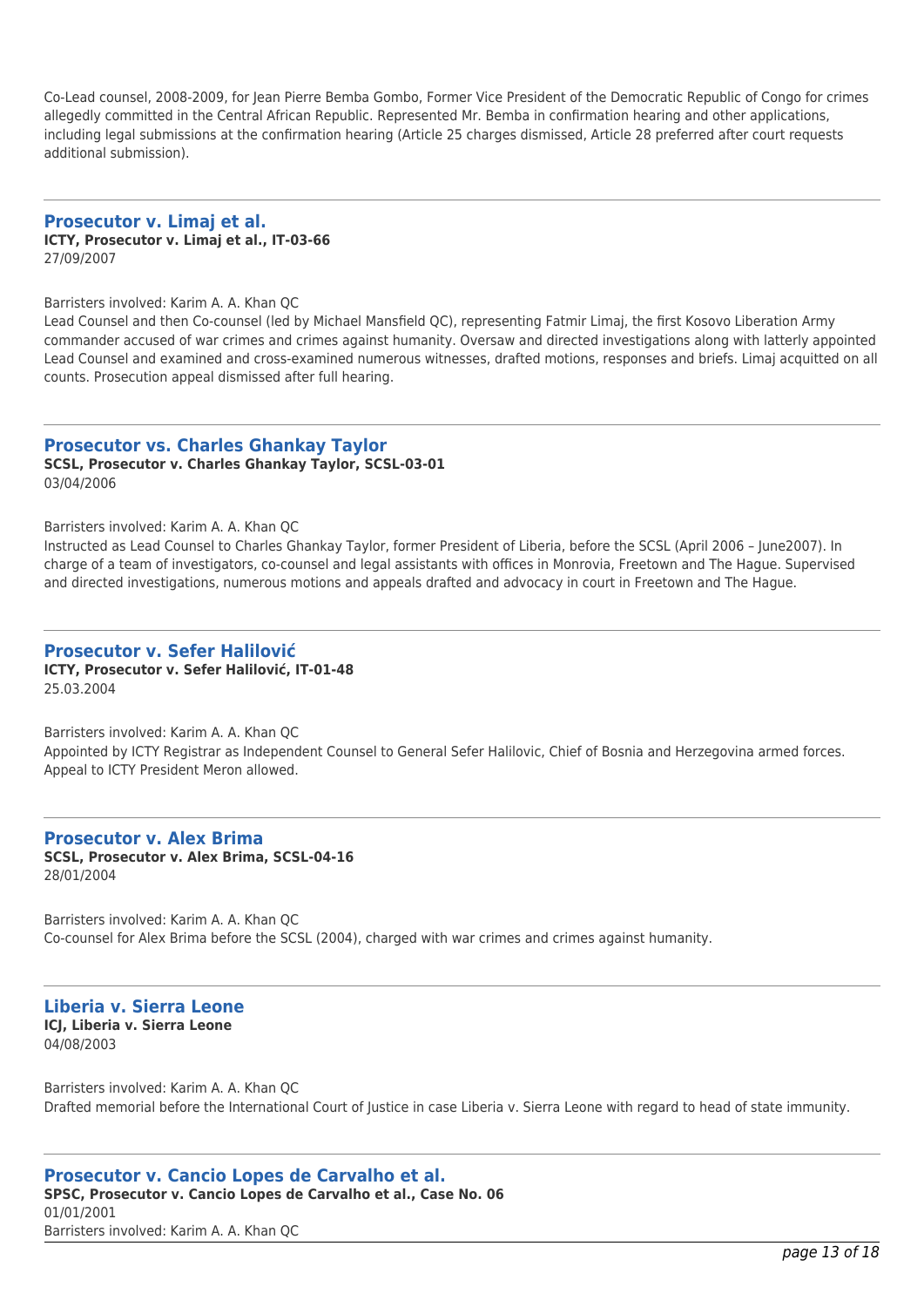Appointed, in 2001, by the United Nations Transitional Authority for East Timor (UNTAET) as Defence Counsel for Cancio Lopez de Carvalho, the leader of the Mahidi militia (described in the media as the "Mladic of East Timor"). Lopez de Carvalho was charged with crimes against international humanitarian and human rights law allegedly committed in East Timor during 1999. Admitted to practice in the courts of East Timor. Missions undertaken to Dili, East Timor and Kupang, West Timor, Indonesia.

# **Publications**

# **Archbold International Criminal Courts**

31/08/2018

Authors: Karim A. A. Khan QC Aidan Ellis Editorial assistant working on the latest edition of this prestigious practitioner text.

#### **International Criminal Law Reports (ICLR)** 18/02/2016

Authors: Karim A. A. Khan QC

Co-Editor of compendium of national and international decisions relevant to the field of international criminal law. Provides text of decisions and commentary thereon. Published by Cameron May.

# **Human Rights Practice**

18/02/2016

Authors: Karim A. A. Khan QC

Contributor since 2002 to this Sweet & Maxwell published in-depth compendium of articles focused on the interpretation and application of the 1998 Human Rights Act and the European Convention on Human Rights. Published by Sweet & Maxwell.

#### **Sitting on Evidence? : Systemic Failings in the ICC Disclosure Regime – Time for Reform** 18/12/2015

Authors: Karim A. A. Khan QC Dr. Caroline Buisman Chapter in " The law and practice of the International Criminal Court." (Oxford University Press. Edited by Professor Carsten Stahn).

#### **An Unbreakable Thread? The Presumption of Innocence in International Law** 18/12/2015

Authors: Karim A. A. Khan QC Dato' Shyamala Alagendra

Chapter published in book "Promoting Accountability Under International Law for Gross Human Rights Violations in Africa", Essays in Honour of Prosecutor Hassan Jallow. Published in Brill / Nijhoff.

#### **Assistance and Oversight Without Interference: An Analysis and Critique of Defence Systems before the International and Hybrid Criminal Courts and Tribunals** 18/12/2015

Authors: Karim A. A. Khan QC

Article published as part of a compendium on the Legacy of the ICTR. Provides an overview and critical analysis of the development of the defence systems before all the international and internationalised criminal courts and tribunals.

# **Commentary on the Rome Statute of the International Criminal Court: Observers' Notes, Article by Article**

18/12/2015

Authors: Karim A. A. Khan QC

Contributor to this third edition (as well as contributor to first and second editions) of the most relied upon scholarly reference for the interpretation and application of the Rome Statue of the International Criminal Court. (Published by C.H. Beck, Hart Nomos)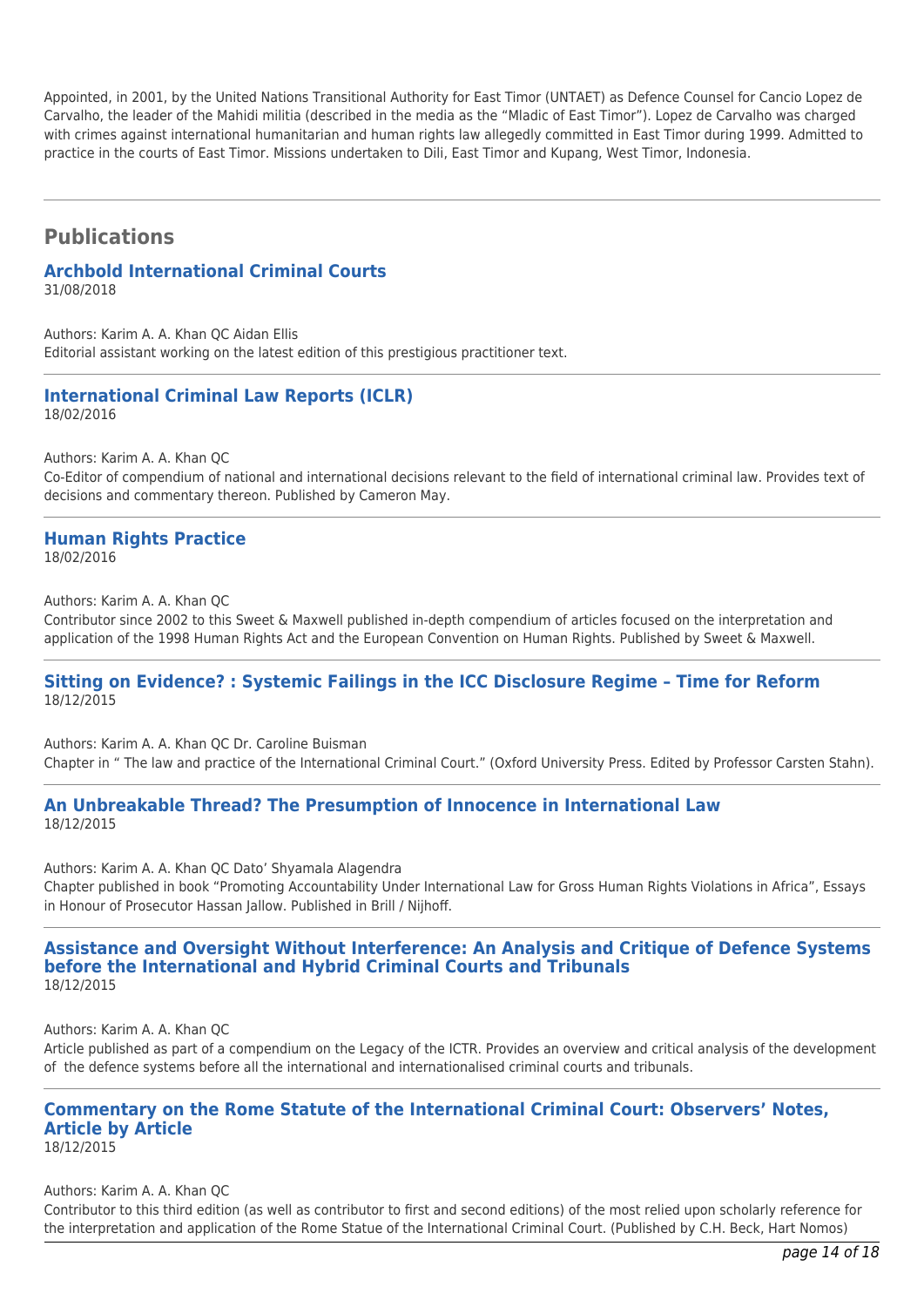#### **Archbold International, Sweet & Maxwell, 4th Edition, 2015** 31/01/2015

Authors: Rodney Dixon QC Karim A. A. Khan QC Leading text on law and procedure before all international criminal courts.

#### **The Presumption of Innocence at International and Hybrid Criminal Tribunals and Courts** 18/12/2014

Authors: Karim A. A. Khan QC Dato' Shyamala Alagendra and Anand A. Shah Article published in Sri Lankan Law College Journal special edition authored by international criminal law practitioners and scholars.

#### **Defensive Practices: Representing Clients Before the International Criminal Court** 18/12/2014

Authors: Karim A. A. Khan QC Anand A. Shah Article published in Duke University (USA) Law School journal 76 Law and Contemporary Problems 191-233 (2014). You can view the publication at<http://scholarship.law.duke.edu/lcp/vol76/iss3/6/>

#### **The Lawyer as Builder: Constructing the Institutions of International Justice and the Role of Defence and Victims Counsel** 18/12/2012

Authors: Karim A. A. Khan QC International Bar Association conference paper.

#### **Principles of Evidence in International Criminal Law (Oxford University Press)** 18/12/2010

Authors: Karim A. A. Khan QC Dr. Caroline Buisman and Christopher Gosnell Co-Editor and contributing author to book authored by international criminal law practitioners on core principles and issues governing or relevant to the collection, admissibility and evaluation of evidence before international criminal tribunals and courts.

#### **Victim Participation Before the ECCC (working paper)** 18/02/2010

Authors: Karim A. A. Khan QC Working paper published as part of Oxford Transitional Justice Research – Working Papers Series.

#### **Enlargement and human rights law, norms and realities** 18/12/2007

Authors: Karim A. A. Khan QC Anna Kotzeva Article published in Security Dimension to EU enlargement. Published by Manchester University Press, Shepherd and Brown ed.

#### **Prawa Czlowieka, Bilingual (Polish / English) Year book on Human Rights** 18/02/2000

Authors: Karim A. A. Khan QC

Member of Board of Editors of this annual yearbook covering human rights law developments.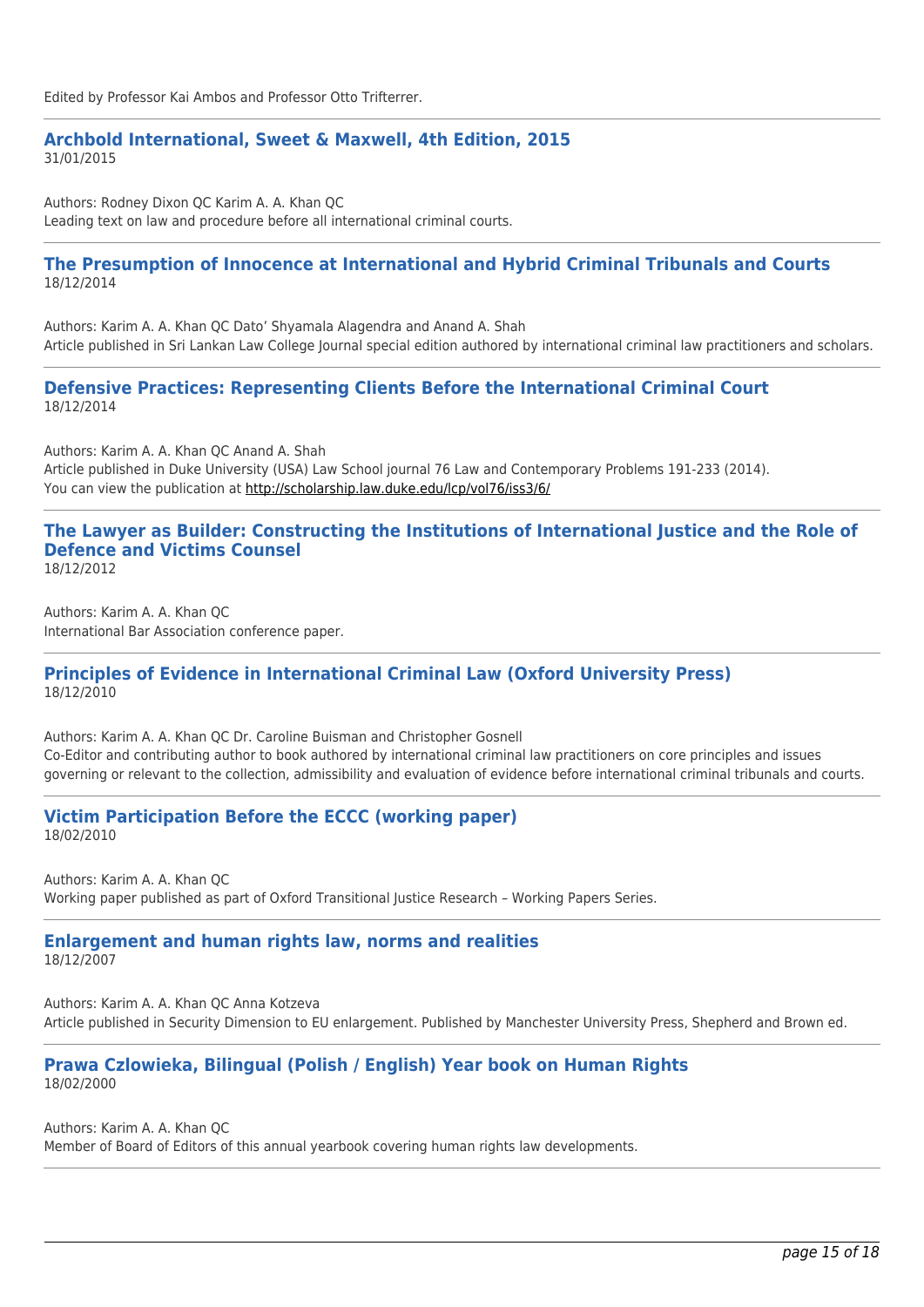#### **News**

#### **Karim A.A. Khan QC Sworn in as Chief Prosecutor at The ICC** 16/06/2021

Barristers involved: Karim A. A. Khan QC The ceremony can be viewed via The ICC's Facebook page found [here](https://www.facebook.com/InternationalCriminalCourt/videos/526962005286809)

 $\pmb{\times}$ 

#### **Karim Khan QC Elected Chief Prosecutor at ICC** 15/02/2021

Barristers involved: Karim A. A. Khan QC Karim will begin his 9 year term at the court in The Hague in June.

#### **Karim A. A. Khan QC appointed by the Secretary General of the United Nations, H.E. Antonio Guterres, as Special Adviser and Head of the Investigative Team supporting efforts to prosecute members of ISIL / Da'esh.** 01/06/2018

Barristers involved: Karim A. A. Khan QC

The Special Advisor and Head of the Investigative Team will also "promote throughout the world, accountability for acts that may amount to war crimes, crimes against humanity or genocide committed by ISIL (Da'esh), and work with survivors, in a manner consistent with relevant national laws, to ensure their interests in achieving accountability for ISIL (Da'esh) are fully recognized." The Special Advisor and Head of the Investigative team was established with the unanimous approval of the UN Security Council in Resolution 2379/2017.

#### **Karim A. A. Khan QC admitted as a Fellow of the Chartered Institute of Arbitration** 27/04/2018

Barristers involved: Karim A. A. Khan QC TGC is delighted to announce that Karim Khan QC, FCIArb, FSIArb, has been admitted as a Fellow of the Chartered Institute of Arbitration effective 26 April 2018.

#### **Karim A. A. Khan QC appointed a Recorder** 22/03/2018

Barristers involved: Karim A. A. Khan QC

Temple Garden Chambers is delighted to announce that on the advice of the Lord Chancellor and the Lord Chief Justice of England and Wales Karim A. A. Khan QC has been appointed a Recorder. The appointment will take effect from 4 April 2018.

#### **Karim A. A. Khan QC admitted as a Fellow of the Singapore Institute of Arbitrators** 20/03/2018

Barristers involved: Karim A. A. Khan QC TGC is delighted to announce that Karim A. A. Khan QC (FSIArb) has been admitted as a Fellow of the Singapore Institute of Arbitrators effective immediately.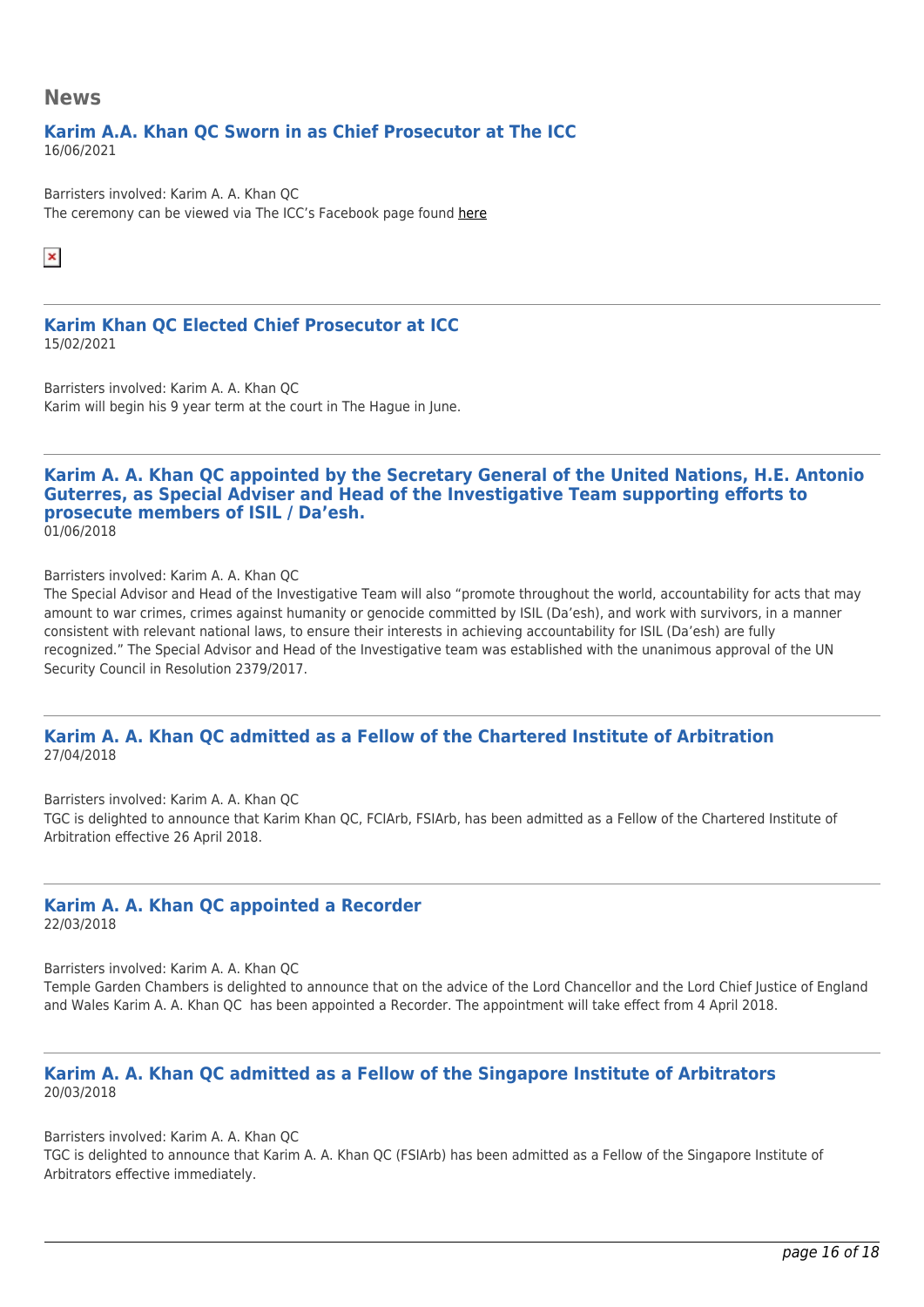#### **Deputy Prime Minister of Kosovo acquitted of all charges in EULEX corruption case** 27/11/2017

Barristers involved: Karim A. A. Khan QC Dato Shyamala Alagendra

Deputy PM Limaj was unanimously acquitted by a bench of EULEX judges of all counts of corruption, organized crimes, misuse of public office and related financial offences relating to his previous tenure as Minister of Transport in Kosovo. EULEX is the European rule of law mission in Kosovo. The bench comprised two EULEX judges, Presiding Judge Maria Tuma of Sweden and Judge Jennifer Seel of Germany along with Judge Makolli, Judge of the Republic of Kosovo. The corruption investigation commenced in 2009 and the trial lasted two years ago.

# **Karim A. A. Khan QC awarded the 2017 "Criminal Lawyer of the Year" award by the Society of Asian Lawyers (SAL)**

30/10/2017

Barristers involved: Karim A. A. Khan QC The independent judging panel comprised HHJ Jeffrey Pegden QC, DJ Sunita Mason CBE and HHJ Abbas Mithani QC.

#### **International Criminal Court Bar Association** 04/07/2017

Barristers involved: Karim A. A. Khan QC Rodney Dixon QC Dato Shyamala Alagendra Dato Shyamala Alagendra was also elected to the Executive Council and the Victims Committee and Rodney Dixon QC to the Executive Committee.

#### **Karim Khan QC appears before Military Tribunal in Cameroon defending a human rights lawyer charged with offences carrying the death penalty** 27/04/2017

#### Barristers involved: Karim A. A. Khan QC

Dr. Felix Agbor Bala possess a doctorate of laws, a Masters in law (cum Laude) from the University of Brussels as well as a LLM (cum laude) awarded by the University of Notre Dame in the USA. He is also a recipient of the Diploma from The Hague Academy of International law and holds a diploma in conflict prevention from Leipzig University, Germany. Dr Felix Agbor Bala previously worked as a legal officer to the Trial Chamber of the SCSL in Freetown, as a human rights legal officer to the UN in Afghanistan and to the UN in the Congo. He is the head of the Anglophone Consortium of lawyers and teachers in Cameroon which seeks to ensure the rights of the Anglophone minority community. He has been charged with terrorism offences, seeking secession and other capital offences, in proceedings which have been criticised internationally as failing to comply with international human rights standards.

The Bar Human Rights Committee, The Law Society of England and Wales and the American Bar Association all sent observers to the hearing.

You can view the publication at <http://www.cameroonintelligencereport.com/southern-cameroons-again-military-tribunal-adjourns-agbor-balla-fontem-neba-trial/>

#### **Karim Khan QC and Aidan Ellis are currently representing Bruno Stojic before the Appeals Chamber of the ICTY** 20/03/2017

#### Barristers involved: Karim A. A. Khan QC Aidan Ellis

Bruno Stojic was the Head of the Defence Department of the Croatian Community of Herceg Bosna. He is appealing against his conviction for war crimes and crimes against humanity committed in Bosnia in 1993. The case is expected to be the last Appeal Hearing heard by the ICTY before its closure at the end of 2017.